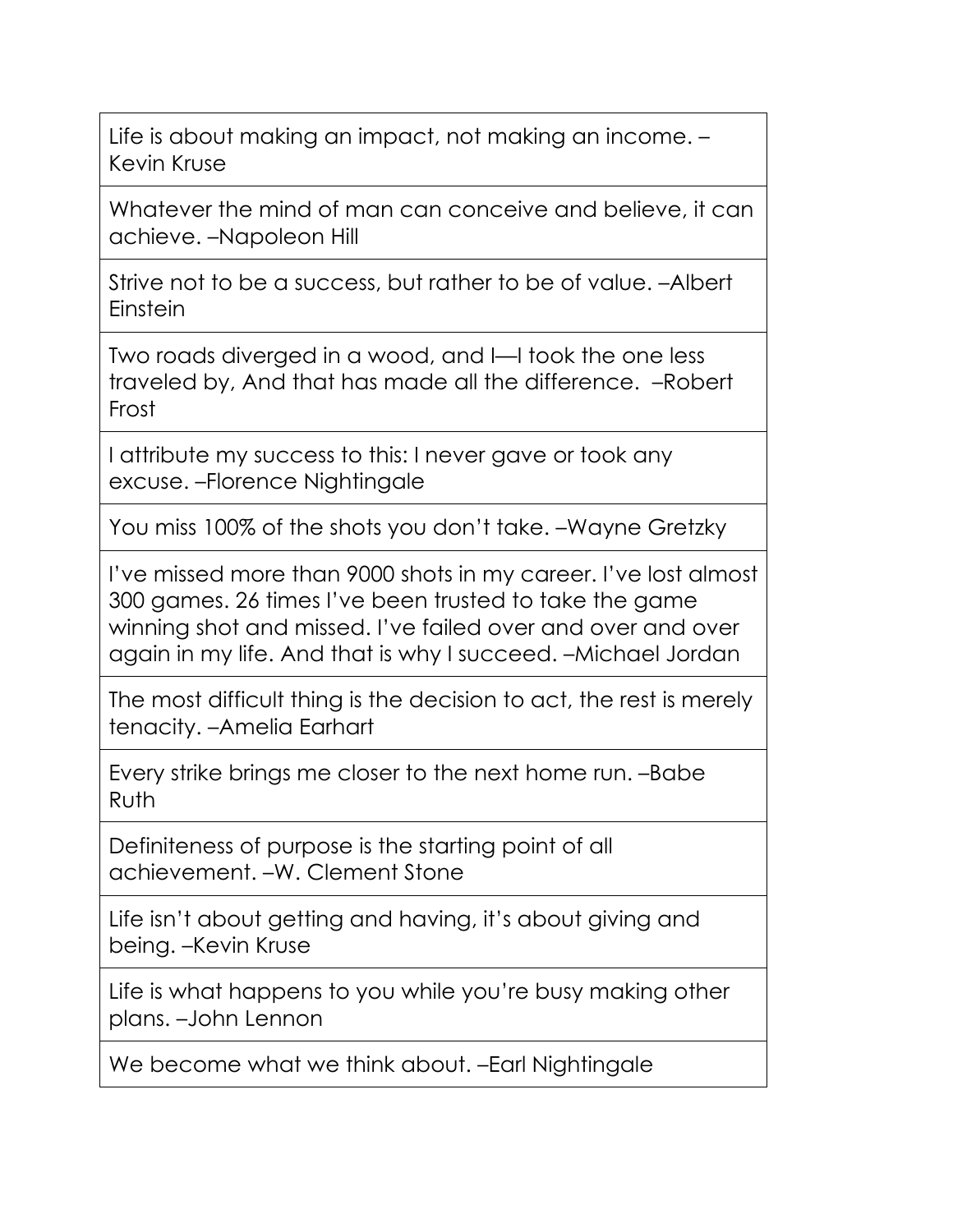Twenty years from now you will be more disappointed by the things that you didn't do than by the ones you did do, so throw off the bowlines, sail away from safe harbor, catch the trade winds in your sails. Explore, Dream, Discover. –Mark Twain

Life is 10% what happens to me and 90% of how I react to it. – Charles Swindoll

The most common way people give up their power is by thinking they don't have any. –Alice Walker

The mind is everything. What you think you become. – Buddha

The best time to plant a tree was 20 years ago. The second best time is now. –Chinese Proverb

An unexamined life is not worth living. –Socrates

The only person you are destined to become is the person you decide to be. –Ralph Waldo Emerson

Go confidently in the direction of your dreams. Live the life you have imagined. –Henry David Thoreau

When I stand before God at the end of my life, I would hope that I would not have a single bit of talent left and could say, I used everything you gave me. –Erma Bombeck

Few things can help an individual more than to place responsibility on him, and to let him know that you trust him. – Booker T. Washington

Certain things catch your eye, but pursue only those that capture the heart. – Ancient Indian Proverb

Believe you can and you're halfway there. –Theodore Roosevelt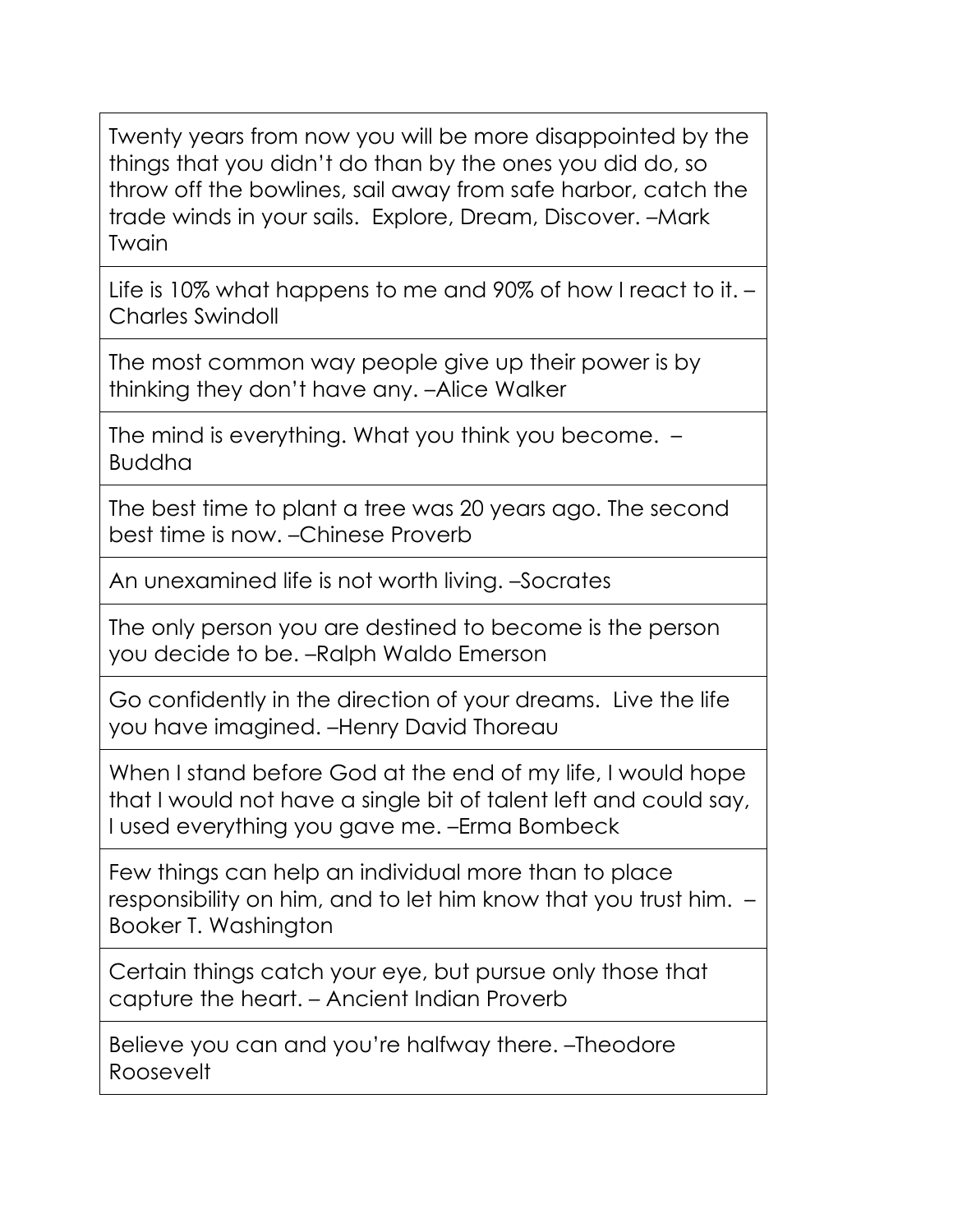Everything you've ever wanted is on the other side of fear. – George Addair

We can easily forgive a child who is afraid of the dark; the real tragedy of life is when men are afraid of the light. –Plato

Teach thy tongue to say, "I do not know," and thous shalt progress. –Maimonides

Start where you are. Use what you have. Do what you can. – Arthur Ashe

When I was 5 years old, my mother always told me that happiness was the key to life. When I went to school, they asked me what I wanted to be when I grew up. I wrote down 'happy'. They told me I didn't understand the assignment, and I told them they didn't understand life. – John Lennon

Fall seven times and stand up eight. –Japanese Proverb

When one door of happiness closes, another opens, but often we look so long at the closed door that we do not see the one that has been opened for us. –Helen Keller

Everything has beauty, but not everyone can see. –Confucius

How wonderful it is that nobody need wait a single moment before starting to improve the world. –Anne Frank

When I let go of what I am, I become what I might be.  $-\text{Lao}$ Tzu

Life is not measured by the number of breaths we take, but by the moments that take our breath away. –Maya Angelou

Happiness is not something readymade. It comes from your own actions. –Dalai Lama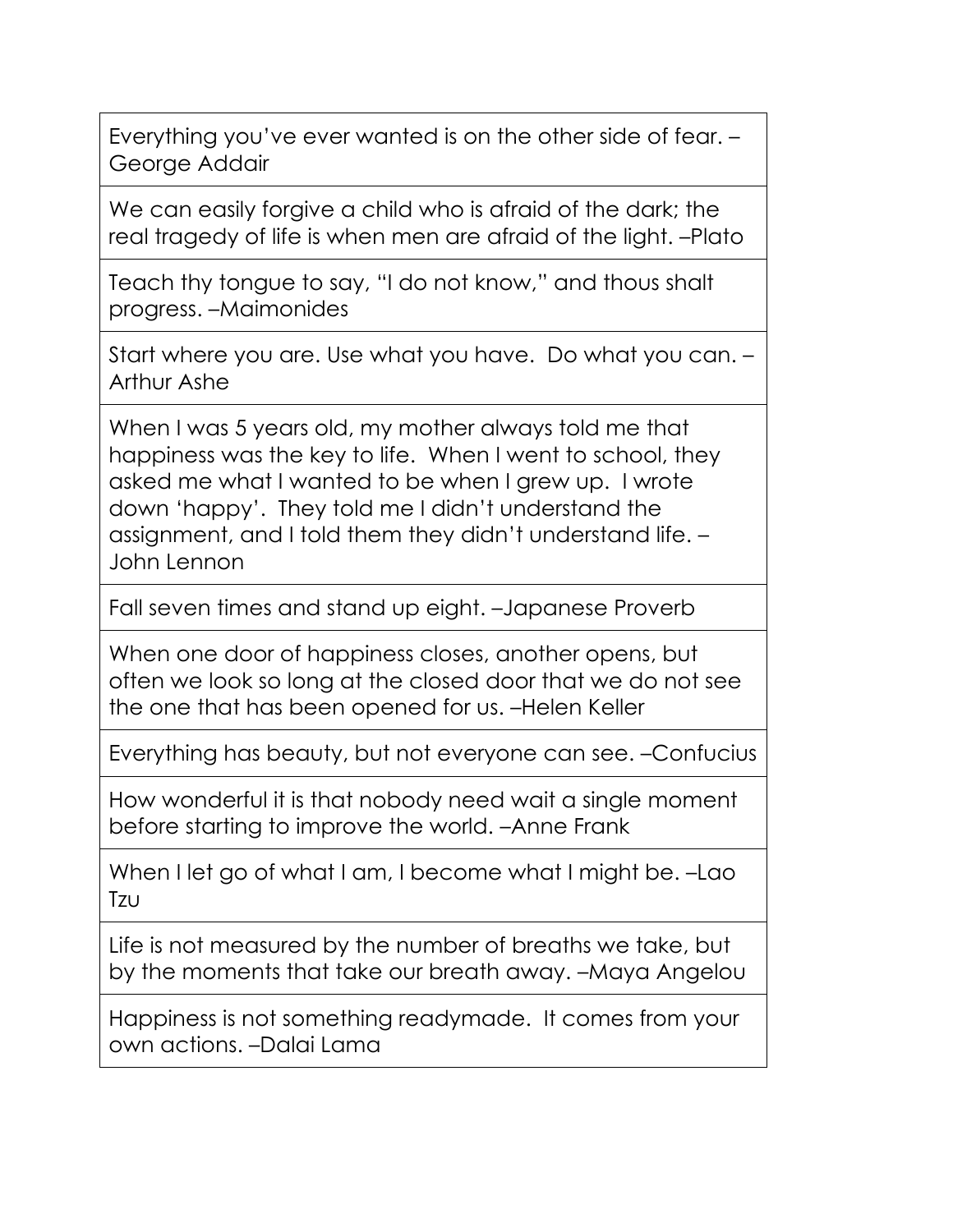If you're offered a seat on a rocket ship, don't ask what seat! Just get on. –Sheryl Sandberg

First, have a definite, clear practical ideal; a goal, an objective. Second, have the necessary means to achieve your ends; wisdom, money, materials, and methods. Third, adjust all your means to that end. –Aristotle

If the wind will not serve, take to the oars. –Latin Proverb

You can't fall if you don't climb. But there's no joy in living your whole life on the ground. –Unknown

We must believe that we are gifted for something, and that this thing, at whatever cost, must be attained. –Marie Curie

Too many of us are not living our dreams because we are living our fears. –Les Brown

Challenges are what make life interesting and overcoming them is what makes life meaningful. –Joshua J. Marine

If you want to lift yourself up, lift up someone else. –Booker T. Washington

I have been impressed with the urgency of doing. Knowing is not enough; we must apply. Being willing is not enough; we must do. –Leonardo da Vinci

Limitations live only in our minds. But if we use our imaginations, our possibilities become limitless. –Jamie **Paolinetti** 

I've learned that people will forget what you said, people will forget what you did, but people will never forget how you made them feel. –Maya Angelou

Either you run the day, or the day runs you. –Jim Rohn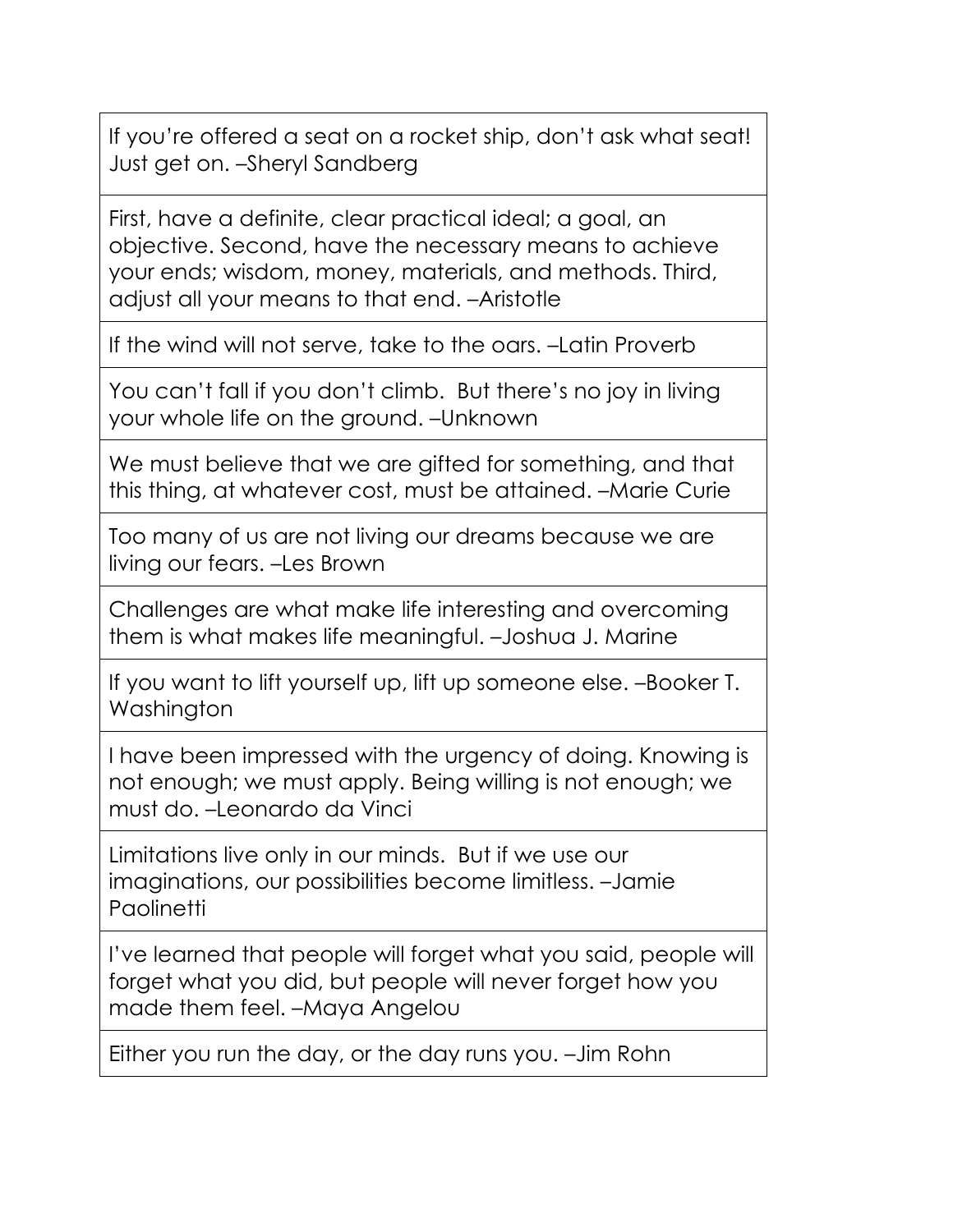Whether you think you can or you think you can't, you're right. –Henry Ford

The two most important days in your life are the day you are born and the day you find out why. –Mark Twain

Whatever you can do, or dream you can, begin it. Boldness has genius, power and magic in it. –Johann Wolfgang von Goethe

The best revenge is massive success. –Frank Sinatra

People often say that motivation doesn't last. Well, neither does bathing. That's why we recommend it daily. –Zig Ziglar

Life shrinks or expands in proportion to one's courage. –Anais Nin

I've learned that people will forget what you said, people will forget what you did, but people will never forget how you made them feel. –Maya Angelou

Either you run the day, or the day runs you. –Jim Rohn

Whether you think you can or you think you can't, you're right. –Henry Ford

The two most important days in your life are the day you are born and the day you find out why. –Mark Twain

Whatever you can do, or dream you can, begin it. Boldness has genius, power and magic in it. –Johann Wolfgang von **Goethe** 

The best revenge is massive success. –Frank Sinatra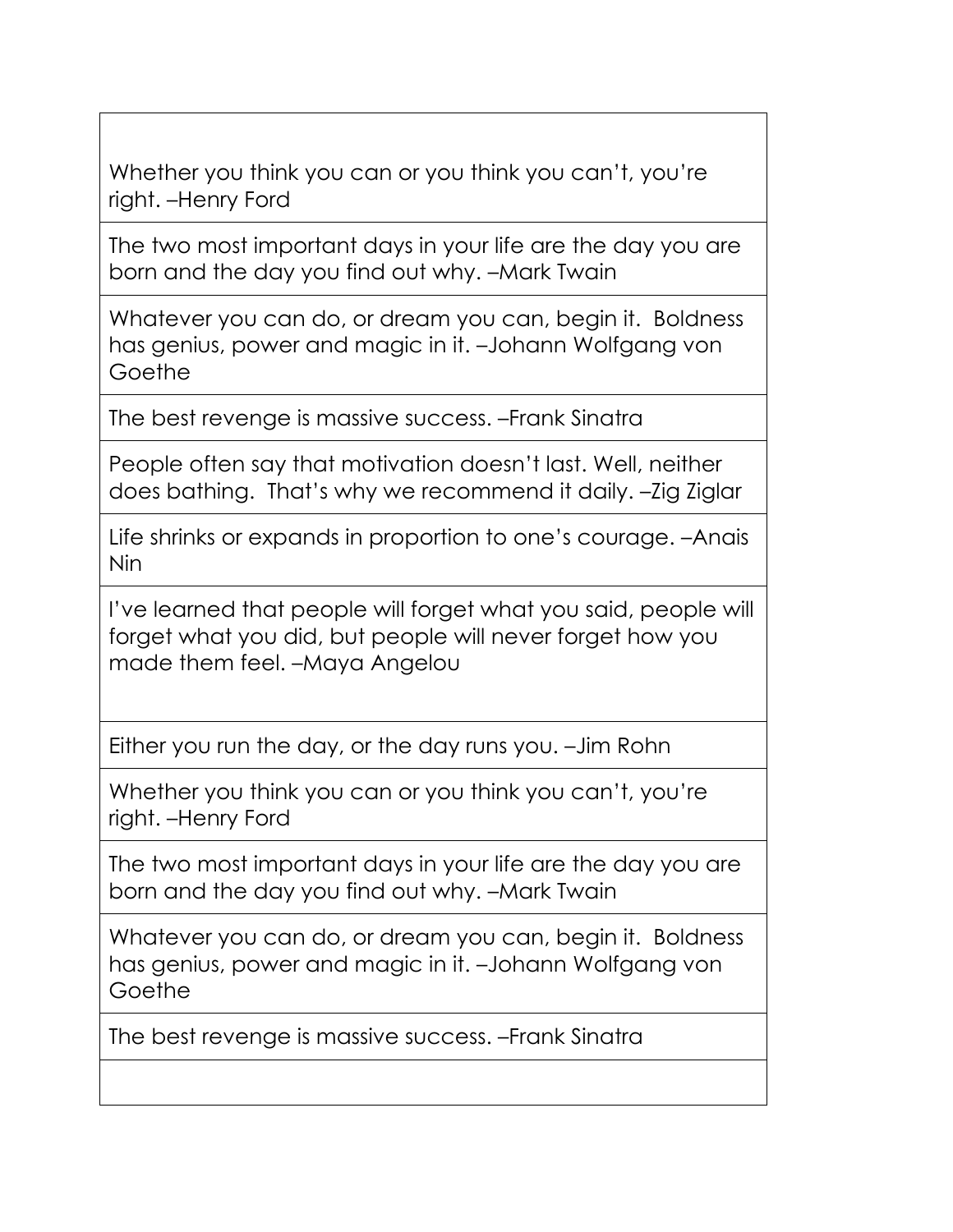People often say that motivation doesn't last. Well, neither does bathing. That's why we recommend it daily. –Zig Ziglar

If you hear a voice within you say "you cannot paint," then by all means paint and that voice will be silenced. –Vincent Van Gogh

There is only one way to avoid criticism: do nothing, say nothing, and be nothing. –Aristotle

Ask and it will be given to you; search, and you will find; knock and the door will be opened for you. –Jesus

I would rather die of passion than of boredom. –Vincent van Gogh

A truly rich man is one whose children run into his arms when his hands are empty. –Unknown

It is not what you do for your children, but what you have taught them to do for themselves, that will make them successful human beings. –Ann Landers

If you want your children to turn out well, spend twice as much time with them, and half as much money. –Abigail Van Buren

Build your own dreams, or someone else will hire you to build theirs. –Farrah Gray

The battles that count aren't the ones for gold medals. The struggles within yourself–the invisible battles inside all of us– that's where it's at. –Jesse Owens

Education costs money. But then so does ignorance. –Sir Claus Moser

I have learned over the years that when one's mind is made up, this diminishes fear. –Rosa Parks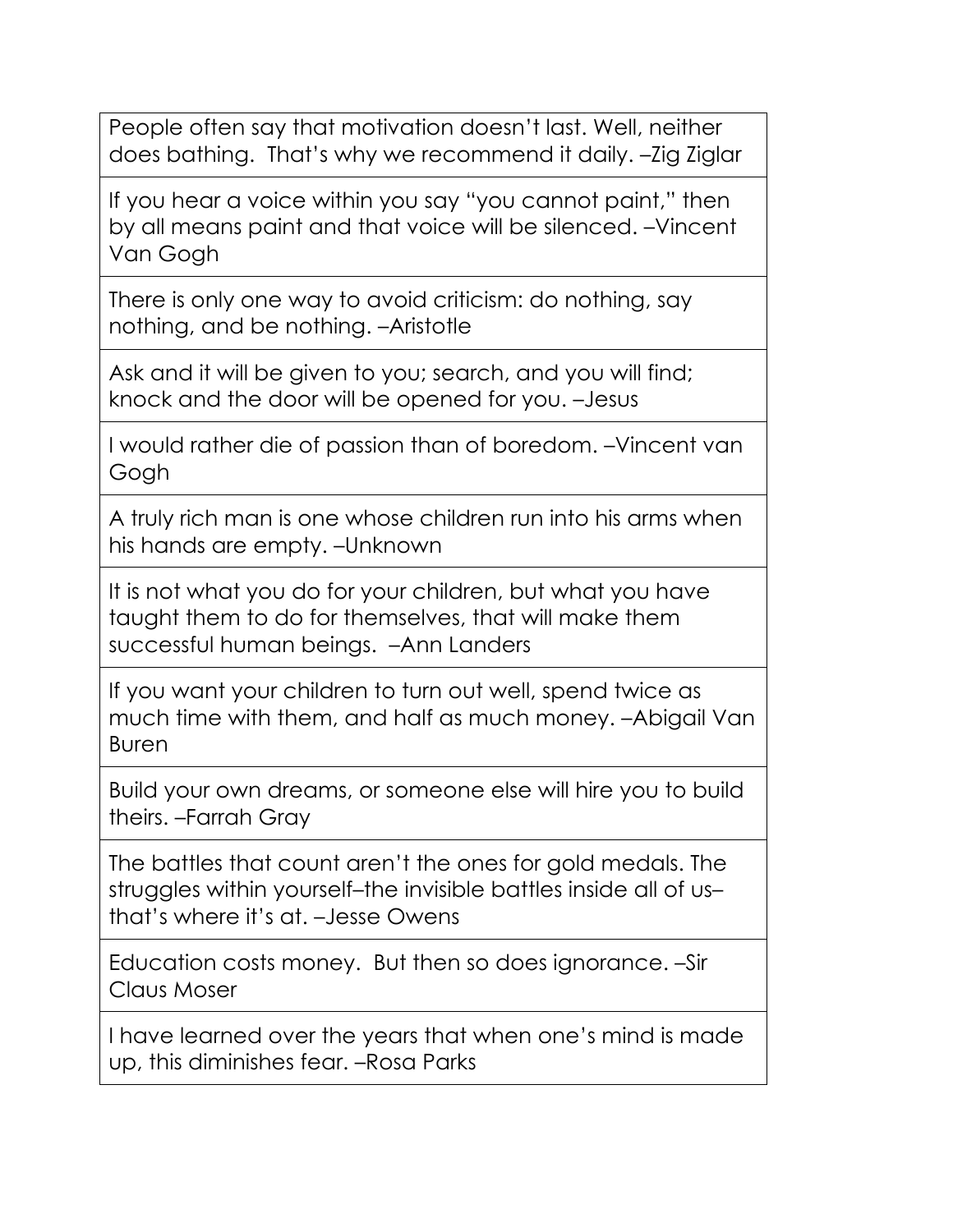It does not matter how slowly you go as long as you do not stop. –Confucius

If you look at what you have in life, you'll always have more. If you look at what you don't have in life, you'll never have enough. –Oprah Winfrey

Remember that not getting what you want is sometimes a wonderful stroke of luck. –Dalai Lama

You can't use up creativity. The more you use, the more you have. –Maya Angelou

Dream big and dare to fail. –Norman Vaughan

Our lives begin to end the day we become silent about things that matter. –Martin Luther King Jr.

Do what you can, where you are, with what you have. – Teddy Roosevelt

If you do what you've always done, you'll get what you've always gotten. –Tony Robbins

Dreaming, after all, is a form of planning. –Gloria Steinem

It's your place in the world; it's your life. Go on and do all you can with it, and make it the life you want to live. –Mae Jemison

You may be disappointed if you fail, but you are doomed if you don't try. –Beverly Sills

Remember no one can make you feel inferior without your consent. –Eleanor Roosevelt

Life is what we make it, always has been, always will be. – Grandma Moses